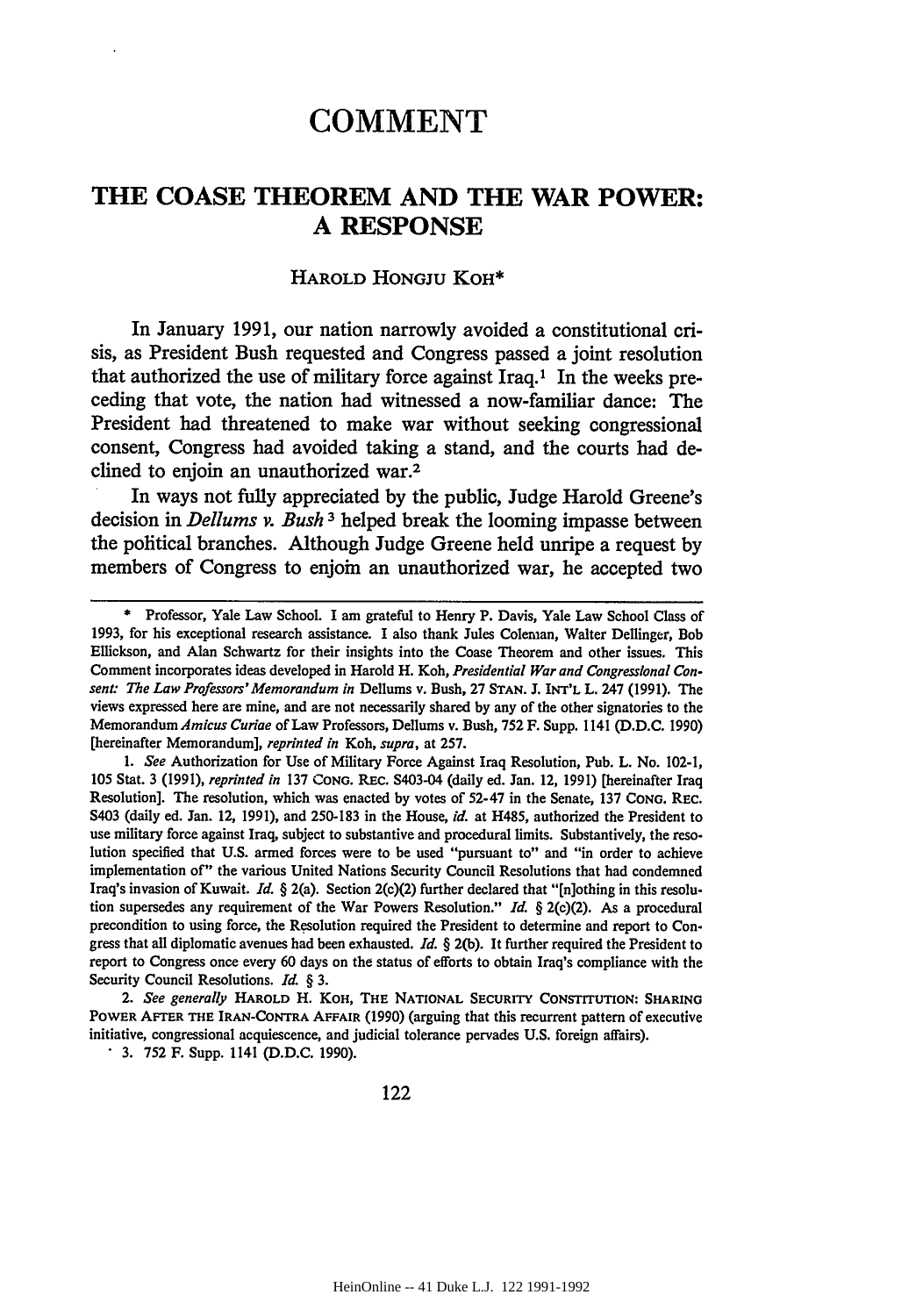key claims made both **by** plaintiffs and in an *amicus curiae* memorandum filed **by** a group of law professors: First, that the Constitution did not permit the President to order **U.S.** armed forces to make war without meaningful consultation with Congress and receiving its affirmative authorization; and second, that the political question doctrine did not bar a federal court from deciding that constitutional question in an appropriate case or controversy.4 In what amounted to an unappealable declaratory judgment *against* the government, Judge Greene concluded that "in principle, an injunction may issue at the request of Members of Congress to prevent the conduct of a war which is about to be carried on without congressional authorization."<sup>5</sup> Had President Bush proceeded to wage war without congressional authorization, he undoubtedly would have faced scores of suits citing that proposition, brought **by** soldiers who claimed (unquestionably ripe) rights *not* to fight and die in an unconstitutional, unauthorized war.<sup>6</sup>

The eleventh-hour joint resolution averted that outcome and established a piece of "quasi-constitutional custom" around which future institutional expectations will likely coalesce.<sup>7</sup> All three branches effectively acknowledged Congress's constitutional right to approve the war. Judge Greene found that "the forces involved are of such magnitude and significance as to present no serious claim that a war would not ensue if they became engaged in combat, and it is therefore clear that congressional approval is required if Congress desires to become involved."8 Congress's authorizing resolution expressly invoked the War Powers Resolution<sup>9</sup> and the House's Bennett-Durbin Resolution

9. 50 U.S.C. §§ 1541-1548 (1988); *see* Iraq Resolution, *supra* note 1, § 2(c)(1) ("Consistent with section 8(a)(1) of the War Powers Resolution, the Congress declares that this section is intended to constitute specific statutory authorization within the meaning of section 5(b) of the War

*<sup>4.</sup> Compare* Memorandum, *supra* note **\*,** at 259, 262 (urging these positions) *with Dellums,* 752 F. Supp. at 1144-46 (adopting them as holdings).

*<sup>5.</sup> Dellums,* 752 F. Supp. at 1149. Judge Greene ruled against the government on all issues except ripeness. *See id.* at 1149-51. As the technical victor, however, the government could not appeal the ruling, except by cross-appeal from an appeal that plaintiffs chose not to pursue.

<sup>6.</sup> This assertion rests on the scores of inquiries I received in the days following the filing of the memorandum from counsel for soldiers who were either resisting, or anticipating resisting, callups to fight against Iraq. *Cf* Sidak, *To Declare War,* 1991 **DUKE** L.J. 27, 32 n.24 (citing cases actually filed); id. at 111 n.412 (agreeing that soldiers "who believed a war to be unconstitutional could summon the courage to sue the President of the United States"). It seems plausible that the prospect of litigating numerous unpopular *post-Dellums* suits was at least one factor that helped dissuade our President from waging an unauthorized war against Iraq.

*<sup>7.</sup> See* KOH, *supra* note 2, at 70, which defines *"quasi-constitutional custom"* as "a set of institutional norms generated **by** the historical interaction of two or more federal branches." The customary rules that comprise this body of historical precedent "represent informal accommodations between two or more branches on the question of who decides with regard to particular foreign policy matters." *Id.*

*<sup>8.</sup> Dellums,* 752 F. Supp. at 1145.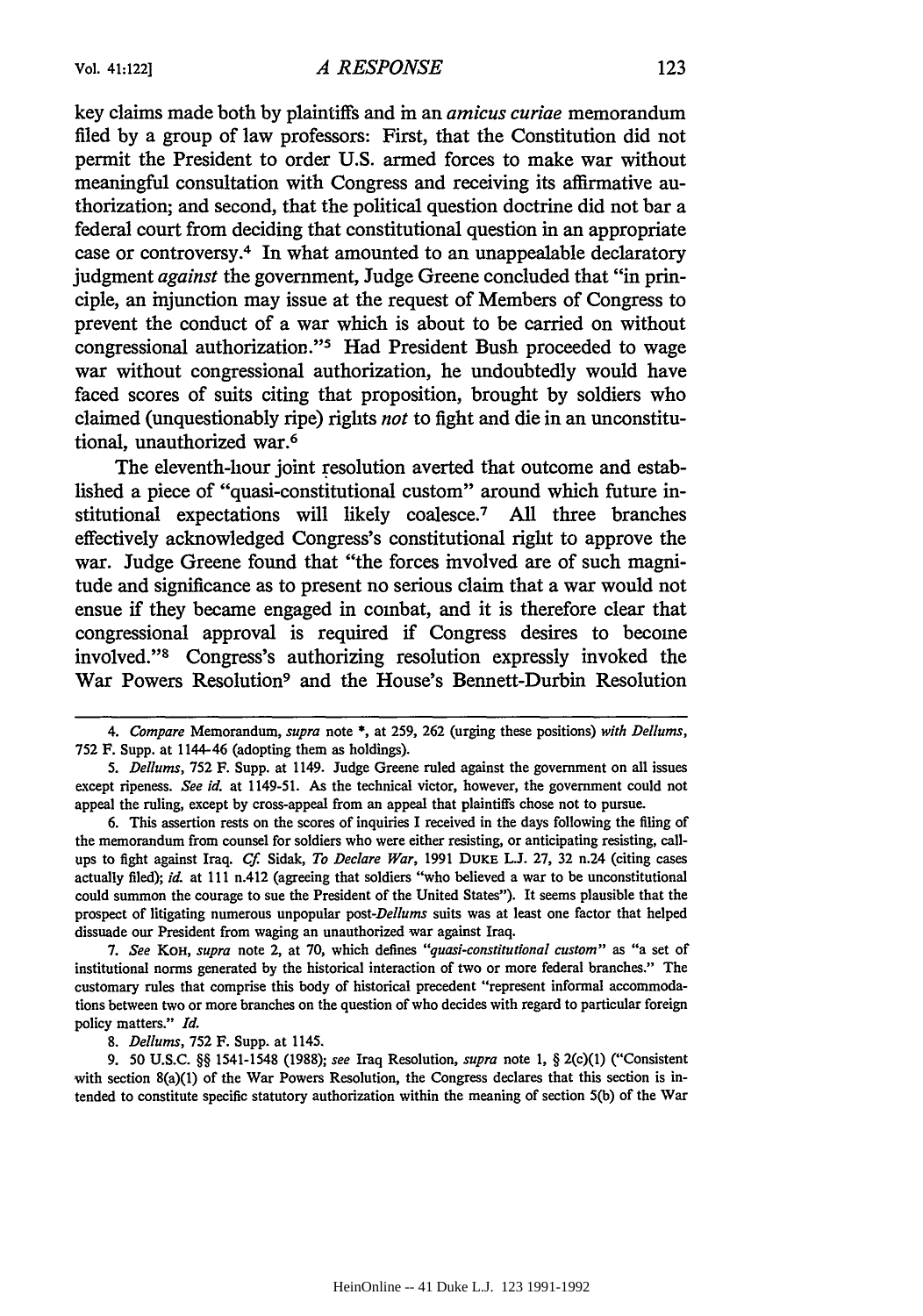reaffirmed that "[a]ny offensive action taken against Iraq must be explicitly approved **by** the Congress of the United States before such action may be initiated."<sup>10</sup> Most telling is that the President (despite his disclaimers) came to Congress and asked for its approval.<sup>11</sup> Thus, Iraq joins the two World Wars and Vietnam as four of the five relevant historical instances in this century in which the President has sought formal approval for war. **12**

There things sat, satisfactorily if not happily, until **J.** Gregory Sidak penned the preceding piece. 13 Although styled as a critique of those "[w]aging [w]ar from New Haven,"<sup>14</sup> Sidak's article assiduously wages war *against* virtually every law professor, in New Haven or elsewhere, who took a position on the constitutionality of the looming Iraq war. Sidak's detailed argument reduces to a curious claim: The Constitution, political accountability, and the Coase Theorem all required Congress to issue nothing less than a formal declaration of war against Iraq. Under this view, the joint resolution that Congress so agonizingly enacted had no more legal force than a letter to my mother. **<sup>15</sup>**

11. *See* Statement on Signing the Resolution Authorizing the Use of Military Force Against Iraq, 27 **WEEKLY** COMP. PREs. Doc. 48 (Jan. 21, 1991), *reprinted in* 1991 U.S.C.C.A.N. 3 (statement of President Bush) ("[M]y request for congressional support did not, and my signing this resolution does not, constitute any change in the long-standing positions of the executive branch on either the President's constitutional authority to use the Armed Forces to defend vital U.S. interests or the constitutionality of the War Powers Resolution."); *see also* Speech of President Bush at Princeton University, 27 WEEKLY COMP. PRES. Doc. 590 (May 10, 1991) ("Though I felt after studying the question that I had the inherent power to commit our forces to battle after the U.N. resolution, I solicited congressional support before committing our forces to the Gulf war.").

12. Congress approved the two world wars by formal declaration. *See* S.J. Res. 1, ch. 1, 40 Stat. **1** (1917) (declaration of war against Germany in World War I); S.J. Res. 116, Pub. L. No. **77-** 328, 55 Stat. 795 (1941) (declaration of war against Japan in World War II). For a persuasive argument that at least the publicly known aspects of the Vietnam War were congressionally authorized, see John H. Ely, *The American War in Indochina, Part* **1** *The (Troubled) Constitutionality of the War They Told Us About,* 42 **STAN.** L. REV. 877 (1990). In Korea, the remaining example of a large-scale, sustained war, I believe that the President committed troops unconstitutionally, but Congress cured the violation almost immediately with ratifying actions. *See The Constitutional Roles of Congress and the President in Declaring and Waging War: Hearings Before the Senate Comm. on the Judiciary,* 101st Cong., 2d Sess. 10-12 (1991) (statement of Harold H. Koh).

13. Sidak, *supra* note 6.

14. *Id.* at 98.

15. *See id.* at 33 ("Although politically significant, Congress's joint resolution of January 12, 1991 was a legal nullity, a merely precatory or hortatory gesture."); *id.* ("[N]o legal significance should attach to ajoint resolution that members of Congress have represented to be 'tantamount to a declaration of war.' ").

Powers Resolution."); id. § 2(c)(2) ("Nothing in this resolution supersedes any requirement of the War Powers Resolution.").

<sup>10.</sup> H.R. Con. Res. 32, 102d Cong., 1st Sess. 2 (1991) (Bennett-Durbin Resolution), *reprinted in* 137 **CONG.** REc. H390-01, H390-01 (daily ed. Jan. 12, 1991) (reiterating that the Constitution "vests all power to declare war in the Congress").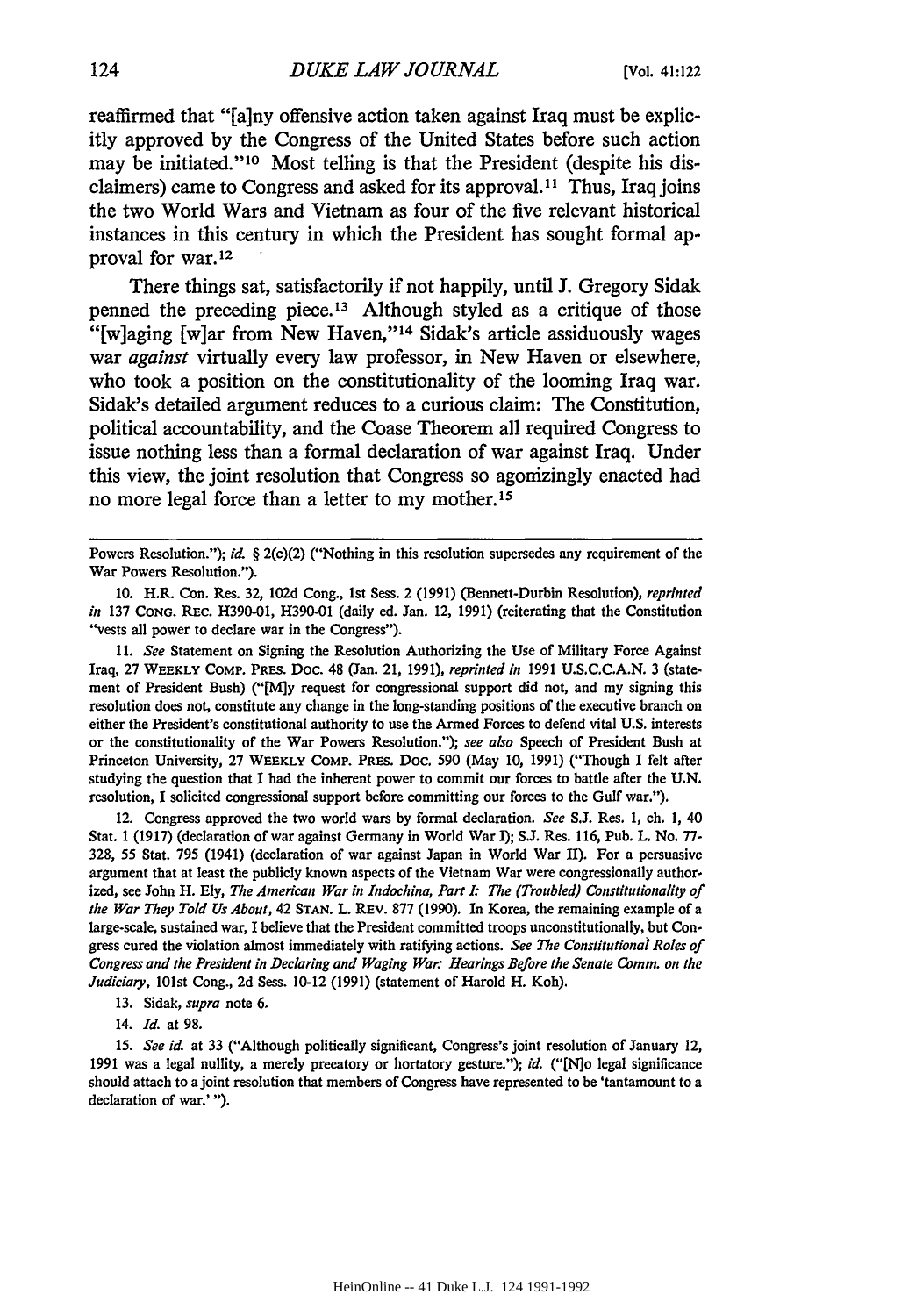The editors of the *Duke Law Journal* have invited me to answer Sidak, no doubt because he trains one barrel of his attack on the group of law professors (whom he dubs the "Koh Signatories") with whom I filed the *amicus curiae* memorandum in *Dellums.16* Upon reading Sidak's article, I was surprised to find that, for all of his rhetorical flourishes, he agrees with virtually every position that our memorandum adopted! Where he does not side with us, he either misreads  $us<sup>17</sup>$  or his arguments are inherently unconvincing. Let me suggest first why we ought not take seriously Sidak's arguments regarding the constitutional requirement of a declaration of war, and second why his ill-advised ambition to marry constitutional originalism with law-and-economics should be killed before it spreads.

Our memorandum argued, and Judge Greene later held, that the political question doctrine did not bar the federal courts from deciding issues regarding the President's authority to conduct war without congressional approval.18 On this point, Sidak unambiguously sides with us, for he "agree[s] with the Koh Signatories (and disagree[s] with President Bush's lawyers in the Department of Justice) that it is a justiciable political question for a federal court to determine whether armed conflict of a certain level of ferocity constitutes 'war' for purposes of the War Clause." 19 Similarly, we asserted (and Sidak apparently accepts) that the President may not, absent meaningful consultation with and genuine approval **by** Congress, order **U.S.** armed forces to make war.20 Finally,

20. *See* Memorandum, *supra* note \*, at 259.

<sup>16.</sup> Sidak's other main targets are John Hart Ely (one of our number) and my colleague Stephen Carter. Both are fully capable of defending themselves.

<sup>17.</sup> In one important respect, Sidak simply overreads our memorandum. Throughout his article, he attacks us for "recommending" that the court issue injunctive relief "Circumscribing the President's Use of Offensive Military Force." Sidak, *supra* note 6, at 113. Yet even a casual reading of our memorandum shows that, as a group in *Dellums,* we took absolutely no position on the appropriateness of injunctive relief, nor did we draw any distinction between offensive and defensive uses of force. Speaking only for myself, I believe that in cases such as *Dellums,* courts can issue not only declaratory judgments (a point Sidak concedes), but also injunctive relief, without triggering Sidak's parade of horribles. All the judge need say is that an imminent likelihood of war exists (overcoming nonripeness claims), and that the President may not conduct such a war absent the constitutionally required congressional authorization. Notwithstanding Sidak's claims, such an order would not substitute the judge for either a general or a politician. To the contrary, it would remand the matter to political branches to do their constitutional duty. The President and his subordinates would need to decide whether to go to Congress to obtain its approval or to conduct an illegal war in the face of the court order. *Cf* Ramirez de Arellano v. Weinberger, 745 F.2d 1500, 1531 (D.C. Cir. 1984) (en bane), *vacated on other grounds,* 471 U.S. 1113 (1985) (enjoining executive branch from conducting unlawful American military movements upon American citizen's land in Honduras). More important, the order would force Congress to face up to its constitutional duty to decide whether it approved the war in question.

<sup>18.</sup> *See* Memorandum, *supra* note \*, at 257; *Dellums,* 752 F. Supp. at 1145-46.

<sup>19.</sup> Sidak, *supra* note 6, at 32.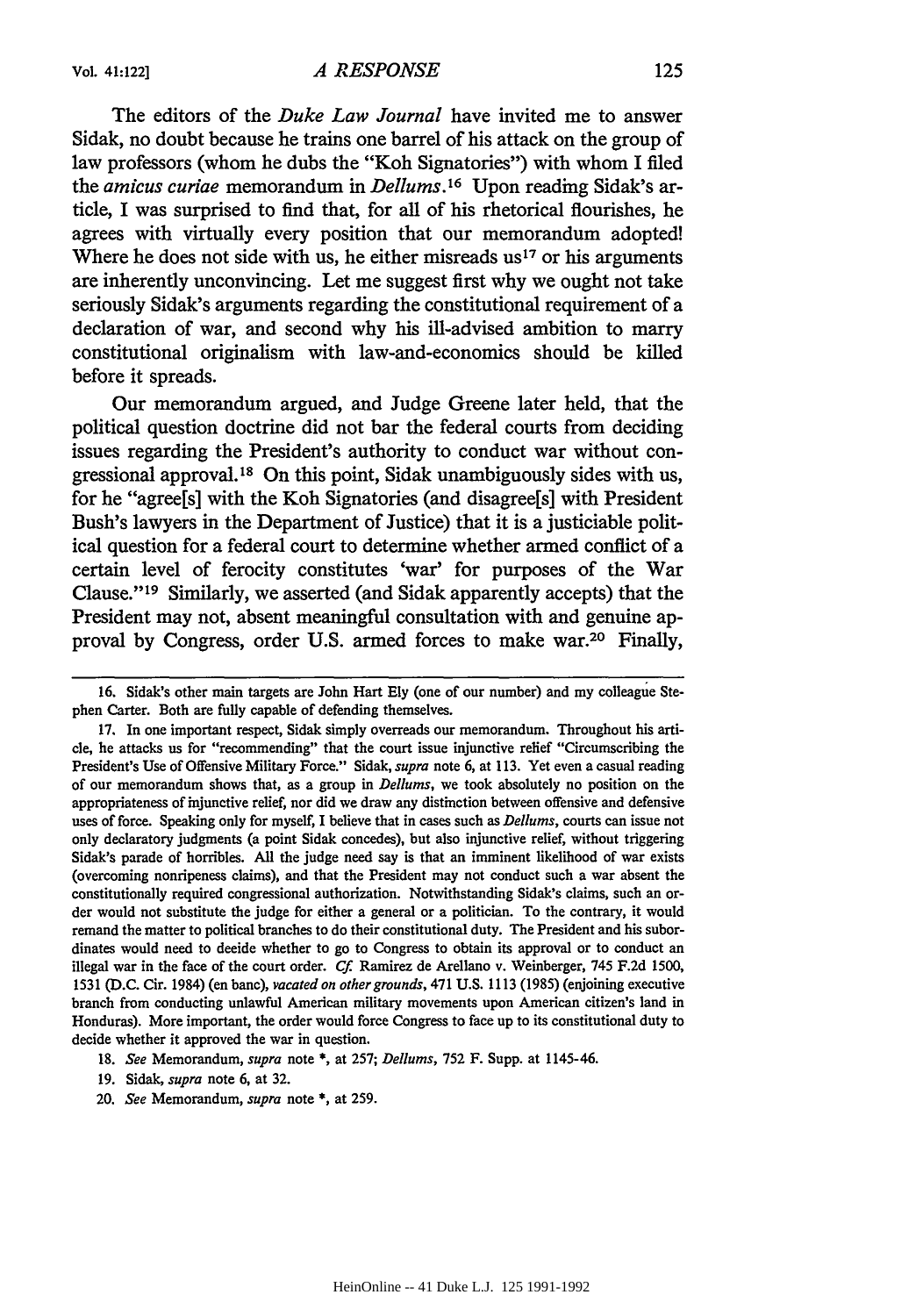## *DUKE LAW JOURNAL*

Sidak contends that in the interests of enhancing political accountability, Congress should manifest its approval for war with a high degree of formality.21 Far from disputing that claim, our memorandum insisted "that Congress must manifest its genuine approval *through formal action,* not legislative silence, stray remarks of individual Members, or collateral legislative activity that the President or a court might construe to constitute 'acquiescence' in executive acts."22

Where, then, do we disagree? Sidak insists that a formal declaration of war is the *only* political mechanism whereby Congress may constitutionally manifest its understanding and approval for a presidential determination to make war. To support this claim, Sidak invokes an odd blend of constitutional history and Coasean economics. He draws lessons about political accountability from, *inter alia,* the 1941 declaration of war against Japan, and concludes that declarations are thus constitutionally necessary for all wars. Furthermore, using the jargon of Nobel laureate Ronald Coase's famous theorem,<sup>23</sup> Sidak argues that formal declarations of war are necessary to raise the "transaction costs" of going to war, by making more difficult "Coasean trespasses"—whereby the President would "trespass" with impunity upon Congress's constitutionally specified power to declare war-and "Coasean bargains"-whereby Congress would "bargain away," explicitly or by acquiescence or cowardice, its constitutional entitlement to declare war.

Sidak's first argument can be quickly dispatched. To argue that Congress may only approve war by formal declaration makes about as much sense these days as a claim that Congress may only approve an international commitment by a treaty ratified by two-thirds of the Senate.24 The Necessary and Proper Clause grants Congress authority to "make all Laws which shall be necessary and proper for carrying into Execution *the foregoing [congressional] Powers, and all other Powers vested by this Constitution in the Government of the United States, or in*

<sup>21.</sup> *See* Sidak, *supra* note 6, at 68 ("[A]dherence to formalism in matters that affect the separation of powers, including the initiation of war, is more likely than constitutional informality and political improvisation to produce predictability and clarity in the specification of the responsibilities of political officials in Congress and the executive branch **....").**

<sup>22.</sup> Memorandum, *supra* note **\*,** at 261 (emphasis added); *see also* Sidak, *supra* note 6, at 109 (quoting this language).

<sup>23.</sup> *See* Ronald H. Coase, *The Problem of Social Cost,* 3 J. LAW **&** ECON. 1 (1960).

<sup>24.</sup> Over time, with the blessing of all three branches, the so-called "Congressional-Executive agreement"-an executive agreement that has been approved by joint resolution-has become viewed as effectively interchangeable with an Article II treaty for forging our international commitments. See **RESTATEMENT (THIRD) OF THE FOREIGN RELATIONS** LAW **OF THE UNITED STATES** § **303** cmt. e **(1987)** ("The prevailing view is that the Congressional-Executive agreement can be used as an alternative to the treaty method in every instance.").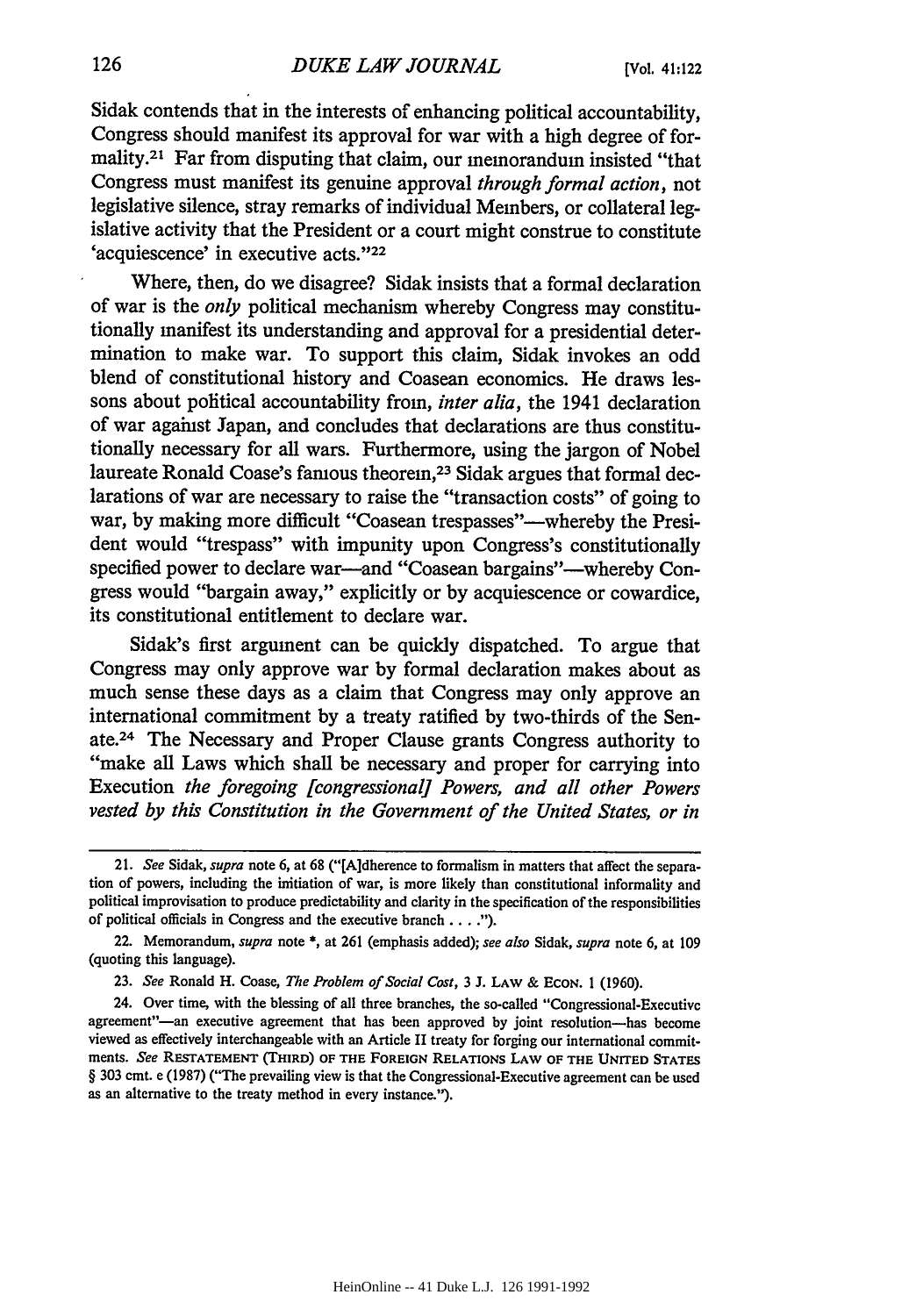any *Department or Officer thereof.*"<sup>25</sup> In the face of this language, Sidak's conclusion that the resolution was a "legal nullity" seems nothing less than bizarre. Congress's joint resolution that authorized the Iraq war was a duly enacted statute, passed by both houses and signed by the President, and made for the stated purpose of authorizing use of armed forces by the government of the United States.26 The resolution clearly had legal force, whether one views it as carrying into execution Congress's "foregoing Power" to declare war (and hence as falling within Congress's *exclusive* constitutional authority), or as executing all the powers to use military force that the Constitution vests in the two political organs of the national government (and hence, as falling within Justice Jackson's famous "zone of twilight in which [the President] and Congress may have concurrent authority"27).

Sidak chides our "willingness to settle for a legislative action less formal than a declaration" and "to disregard the most explicit formality that the Framers devised to constrain presidential war-making-the declaration of war."<sup>28</sup> Yet when recounting the supposed policy advantages of formal declarations of war-that they are bifurcated from decisions regarding funding, handled by roll-call (not voice) vote, and less susceptible to being bundled with other legislation—lie readily concedes that "[t]he Iraq Resolution also had each of these three features."'29 As Sidak recounts, before voting on that resolution, members of Congress were painfully aware not only that they were voting on the functional equivalent of a declaration of war, but also that their votes would be intensely scrutinized. 30 Pre-vote speeches were nationally televised, and the roll-call votes were published in every newspaper—both the next day and during the war. Given these indicia of public accountability, it is difficult to see what additional accountability would have been gained had the resolution been styled as a declaration of war.

While trumpeting the advantages of formal declarations, Sidak overlooks that "political accountability" was not the only policy value at issue in the Iraq case. Declarations of war have fallen into desuetude since World War II,<sup>31</sup> partly because they have substantial policy defects.

30. *See* sources cited in *id.* at 43 nn. 75-76.

**1** . Congress has formally declared war only four times: the War of 1812, the Spanish-American War, World War I, and World War *II. See* **GEOFFREY PERRET,** A **COUNTRY MADE BY WAR:**

**<sup>25.</sup> U.S.** CONST. art I, § **8, cl.** 18 (emphasis added).

<sup>26.</sup> *See supra* note 1.

<sup>27.</sup> Youngstown Sheet & Tube Co. v. Sawyer, 343 U.S. 579, 637 (1952) (Jackson, J., concurring).

**<sup>28.</sup>** Sidak, *supra* note 6, at 109.

<sup>29.</sup> *Id.* at 89; *see also id.* at 93 ("The Iraq Resolution does not differ from the declaration of war on Japan with respect to most of these formalities, whether they be textual or customary.").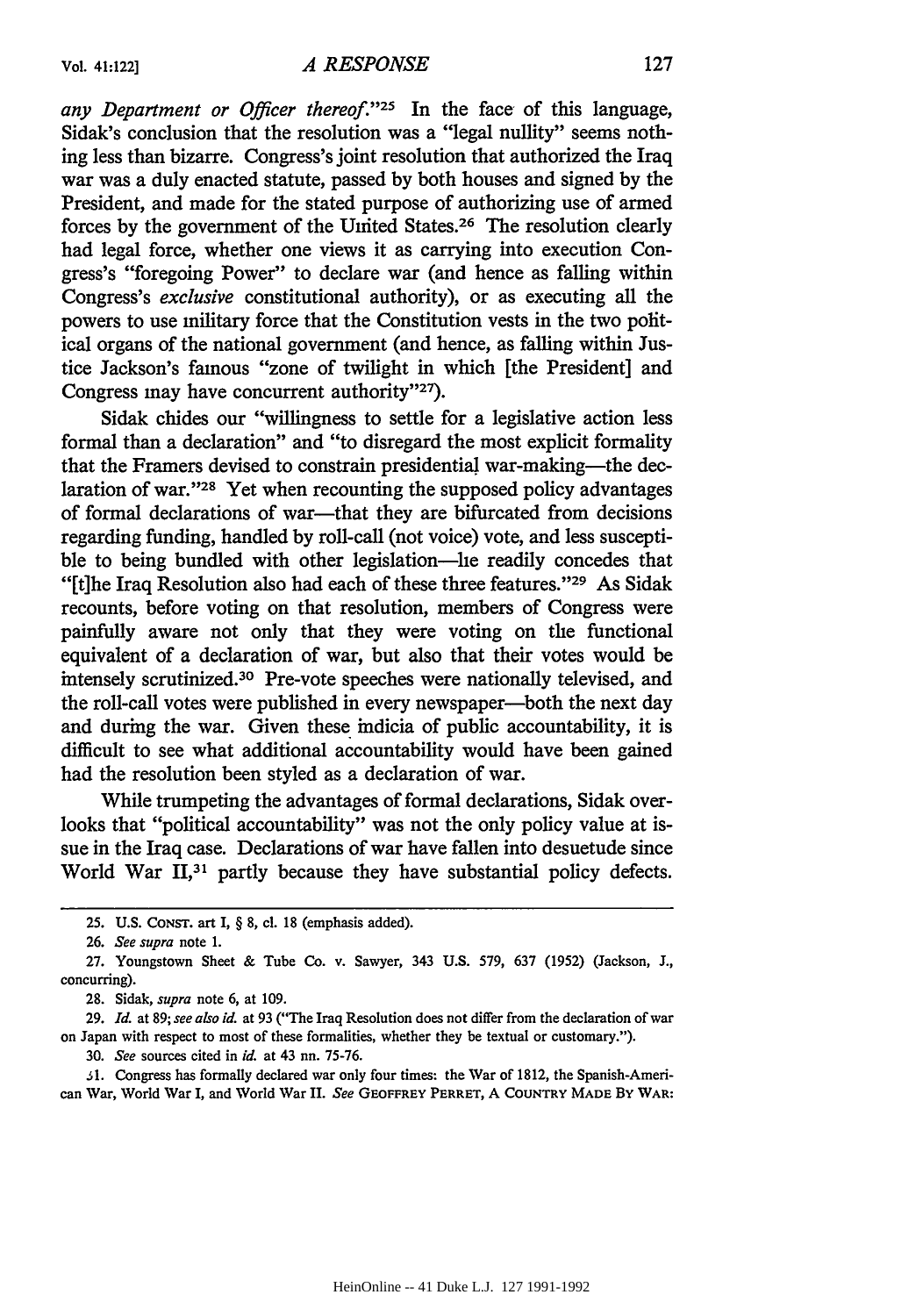Formal declarations are blunt instruments that do not lend themselves as easily as joint resolutions to modulated uses of force. They tend to be tersely worded documents, enacted hastily in crisis situations, and with only minimal deliberation.<sup>32</sup> They announce that a state of war exists with an enemy, but they neither name our allies nor detail our objectives; nor do they generally set either substantive or procedural limitations upon the authorities being granted to the President.<sup>33</sup> In short, formal declarations—like meat cleavers—have their uses, but not in delicate situations that call for scalpels. To suggest that the Constitution leaves Congress no finer options for approving uses of force smacks of mindless originalism, the charge that some mistakenly leveled against our memorandum. <sup>34</sup>

I am tempted to dismiss Sidak's Coasean argument simply **by** suggesting that the Constitution no more enacts the Coase Theorem than it

**32.** Sidak himself notes that Congress deliberated for less than an hour before returning its declaration of war against Japan, a document of barely **100** words. *See* Sidak, *supra* note **6,** at **79.**

**33.** *Compare* **S.J.** Res. **1,** ch. **1,** 40 Stat. **1 (1917)** (declaration of war against Germany in World War **I)** *and* **S.J.** Res. 116, Pub. L. No. **77-328,** 55 Stat. **795** (1941) (declaration of war against Japan in World War **II)** (granting the Presidents unlimited authority to prosecute the wars) *with* Iraq Resolution, *supra* note 1 (circumscribing the President's power to use military force against Iraq within the strictures of the War Powers Resolution and a **60** day reporting requirement).

34. Some have cast the recent dispute over the war powers as one between the rigid literalism of original intent and a flexible pragmatism that views the Constitution as a living document that must adapt to modern times. The irony, as they see it, is that some of the same scholars who urged a flexible, evolutionary view to defend a domestic constitutional right to privacy applied a literal, originalist reading of the War Clause when the war powers were at issue. *See, e.g.,* W. Michael Reisman, *Some Lessons from Iraq: International Law and Democratic Politics,* **16 YALE J. INT'L** L. **203,** 212 **(1991).** But as my critique of Sidak's originalism suggests, this view misses the point: The recent war powers debate was really about constitutional *structure,* not text. The war powers debate was no more confined to the narrow meaning of the War Clause than the controversies over the constitutionality of the Gramm-Rudman Budget-Balancing Act, *see* Bowsher v. Synar, 478 **U.S.** 714 **(1986),** and the legislative veto, *see* INS v. Chadha, 462 **U.S. 919** (1983), were confined to the **Ap**pointments or Presentment Clauses, respectively. In each case, what the Constitution required turned not just on exegesis of particular textual snippets, but on broader inferences drawn from structural principles of shared governmental power and checks and balances. *See generally* CHARLES L. BLACK, **JR.,** STRUCTURE **AND** RELATIONSHIP **IN CONSTITUTIONAL** LAW 15 (1969); **JOHN** H. **ELY,** DEMOCRACY **AND** DISTRUST: A THEORY **OF JUDICIAL** REVIEW 11-41, 225 n.48 (1980) (on impossibility of "clause-bound interpretivism"); **KOH,** *supra* note 2, at 68-69. Thus, the issue in the Iraq crisis was not simply the meaning and history of the words "The Congress shall have Power **...** [t]o Declare War." U.S. CONT. art. I, § *8,* cl. **11.** Rather, the question was how that language and history should be viewed in light of the broader constitutional mandate that Congress authorize many gradations of force (ranging from declarations of war to grants of letters of marque and reprisal to rules concerning captures on land and sea) and the animating principle of separated institutions *sharing* powers in foreign affairs. *See KOH, supra* note 2, at 69.

**FROM THE REVOLUTION TO VIETNAM-THE STORY OF AMERICA'S RISE TO POWER 106, 280,** 313 **(1989);** *see also* Ely, *supra* note 12, at 888 n.41 ("[S]ince World War II declarations of war have essentially vanished, world-wide.").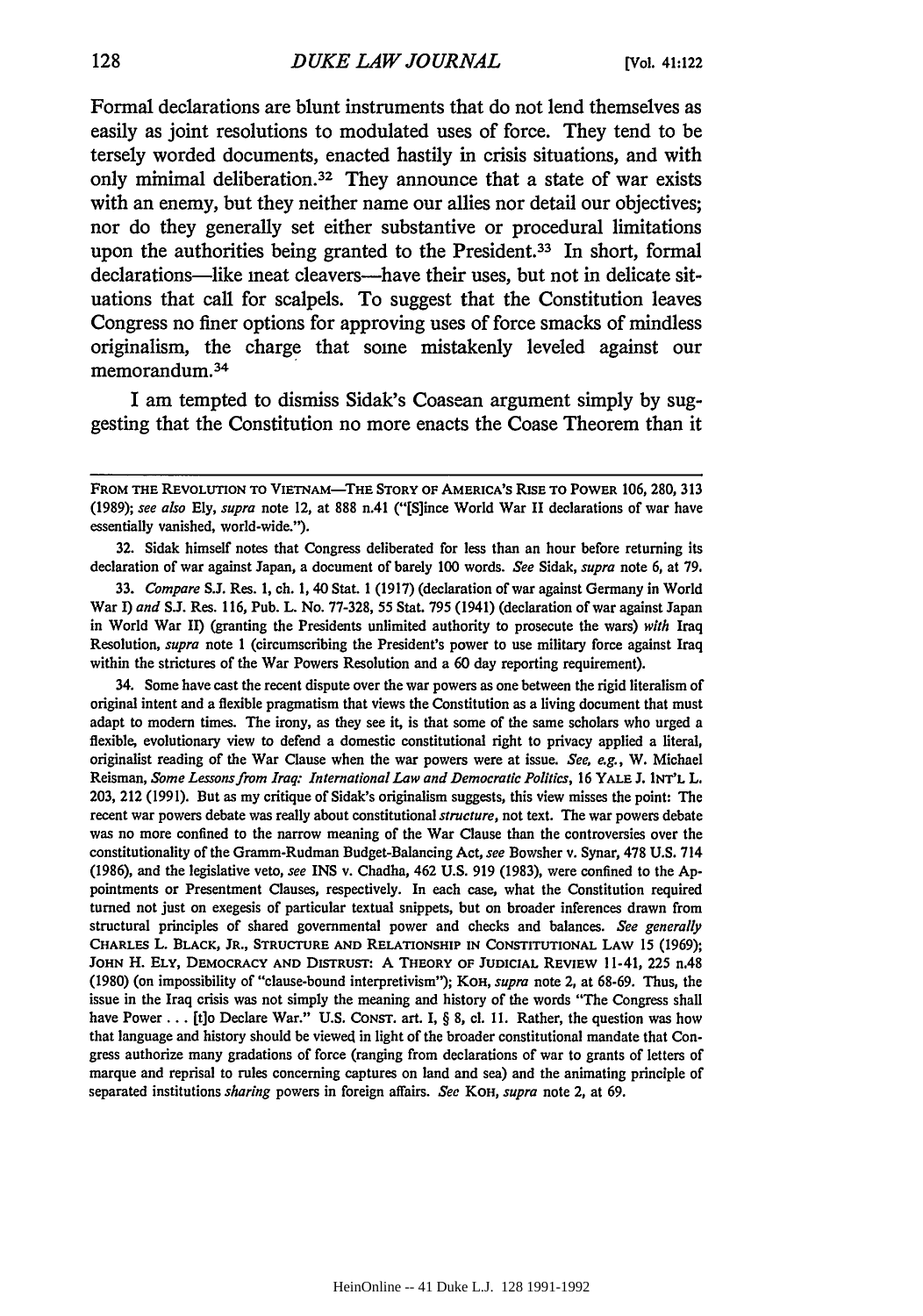does Herbert Spencer's *Social Statics.35* But on inspection, Sidak's lawand-economics argument carries disturbing overtones that warrant more detailed rebuttal. The argument runs like this: In his famous article, Coase used the example of a cattle rancher whose herd trespasses on the territory of a neighboring farmer to demonstrate that where two parties, *inter alia,* are perfectly rational, have complete knowledge, and are totally free to negotiate (i.e., the costs of transacting with one another are zero), any initial assignment of property rights to them will serve only as the starting point for inter-party negotiations. Even if the rancher were held legally liable for the damage done by his trespassing cattle, he and the farmer would contract around that legal rule to the efficient result, when the law does not create it.36

Invoking Coase, Sidak posits that "[b]y requiring formality, the Constitution raises transaction costs and thus intentionally discourages certain bargains that otherwise could be struck between the branches of the federal government in the production of public goods." $37$  In layperson's terms, he is saying that the President is like the cattle rancher and Congress like the farmer. On its face, the Constitution requires Congress to declare war and the President to obtain congressional approval, and hence assigns each institution "legal turf," but both sides have incentives to bargain around these initial "property assignments." Congress's notorious desire to escape responsibility for hard decisions and the President's instinct to seize the initiative will lead them to avoid, through presidential trespasses or congressional bargaining, the textual allocations of responsibility specified in the Constitution. Sidak concludes that formal declarations of war are normatively desirable because they raise transaction costs, and thus make it harder for both Congress and the President to escape their legal responsibilities through bargaining or acquiescence.

None of this is new, and could just as easily have been said without the forced Coasean terminology.<sup>38</sup> Moreover, empirical studies have identified numerous preconditions that must be met for the Coase Theorem to hold; few (if any) of which apply in this situation.<sup>39</sup> Scholars

<sup>35.</sup> *Cf* Lochner v. New York, 198 U.S. 45, 75 (1905) (Holmes, L, dissenting) ("The Fourteenth Amendment does not enact Mr. Herbert Spencer's Social Statics.").

<sup>36.</sup> Coase, *supra* note 23, at **2-8.**

<sup>37.</sup> Sidak, *supra* note 6, at 68.

<sup>38.</sup> For much the same argument, without the law-and-economics jargon, see KOH, *supra* note 2, at 153-228 (advocating new national security framework legislation to assign institutional responsibility and promote political accountability, particularly with regard to war powers).

<sup>39.</sup> *See, e.g.,* Elizabeth Hoffman & Matthew L. Spitzer, *The Coase Theorem: Some Experimen*tal Tests, 25 J.L. & ECON. 73, 73 (1982) (listing eight assumptions-such as "two agents to each externality (and bargain)," "profit-maximizing producers and expected utility-maximizing consumers," and "no wealth effects"---that must hold for Coase Theorem to apply).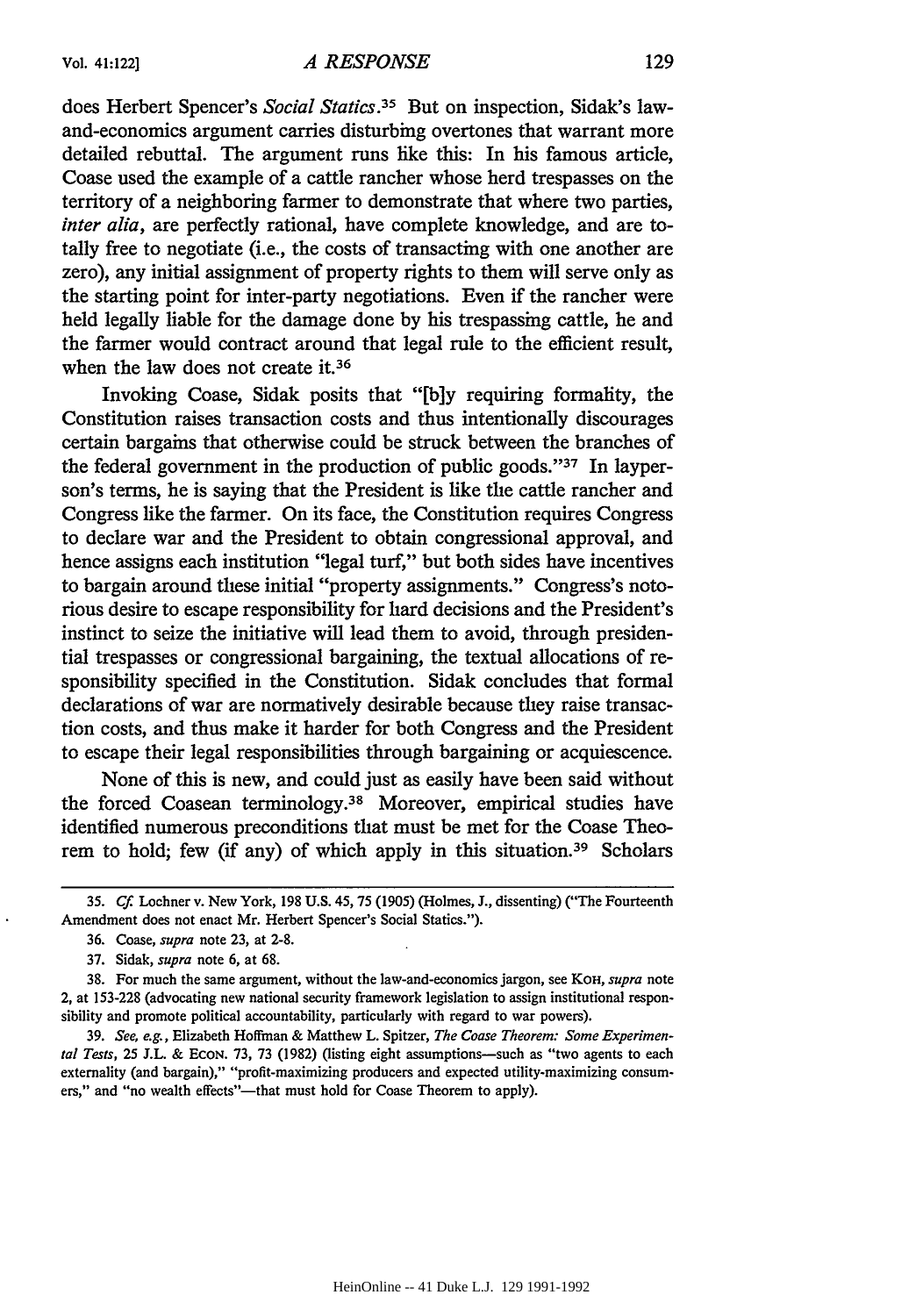differ over whether Coase's theorem can be extended beyond individuals to multiparty transactions.4° Ironically, although Sidak invokes one branch of law-and-economics literature, he virtually ignores anotherthe "public choice" literature—that gives myriad reasons why complex institutions like Congress may not necessarily behave like individual farmers.41 Finally, analogizing constitutional powers to "property rights" oversimplifies to the point of distortion. As I have argued elsewhere, separation of powers principles do not draw sharp boundaries between congressional and presidential authorities in foreign affairs; those powers are generally shared, not exclusive in one branch or another.<sup>42</sup> Most important, the Constitution bestows the power to declare war on Congress to protect the people, and not to vest power (like property rights) in individual members.<sup>43</sup>

But let us put these objections to one side and assume for a moment that Presidents are like cattle ranchers, Congress like farmers, and that Coase's analysis does apply. If Sidak's goal is to construe the Constitution so as to raise the transaction costs of interbranch bargaining, why are formal declarations of war necessarily superior to other formal acts (like joint resolutions) in raising such costs? Once the Iraq Resolution was enacted, transaction costs to bargaining away Congress's "legal rights" became plenty high, even without taking the additional step of a formal declaration of war. Nor, as I have already suggested, did the public have any difficulty monitoring the votes of their elected officials.

41. *See, eg.,* Kenneth A. Shepsle, *Institutional Arrangements and Equilibrium in Multidimen*sional Voting Models, 23 AM. J. POL. SCI. 27 (1979) (demonstrating how institutional structure and individual preferences produce structure-based equilibrium); Kenneth A. Shepsle & Barry R. Weingast, *Structure-Induced Equilibrium and Legislative Choice,* 37 **PUB. CHOICE** 503 (1981) (arguing that stability in a pure majority rule system stems from a complex institutional arrangement); Barry R. Weingast & William **J.** Marshall, *The Industrial Organization of Congress; or, Why Legislatures, Like Firms, Are Not Organized As Markets,* 96 J. POL. ECON. 132 (1988) (providing theory of legislative institutions that does not follow simple market mechanisms).

42. *See* KOH, *supra* note 2, at 69, 75-76.

43. *See* 2 THE **DEBATES IN THE SEVERAL STATE CONVENTIONS ON THE ADOPTION OF THE FEDERAL CONSTITUTION 528** (Jonathan Elliot ed., Burt Franklin **1968)** (1888) (statement of James Wilson) ("This system will not hurry us into war; it is calculated to guard against it. It will not be in the power of a single man, or a single body of men, to involve us in such distress; for the important power of declaring war is vested in the legislature at large...."); **FRANCIS D. WORMUTH** & **EDWIN** B. **FIRMAGE,** To **CHAIN THE** *DOG* **OF WAR: THE WAR POWER** *OF* **CONGRESS IN HISTORY AND LAW** 214 **(1986)** ("The framers did not entrust the war power to Congress for the benefit of congressmen; they did so for the benefit of the citizenry.").

*<sup>40.</sup> See, e.g.,* **H.E.** Frech III, *The Extended Coase Theorem and Long Run Equilibrium: The Nonequivalence of Liability Rules and Property Rights,* 17 ECON. **INQUIRY** 254, 265 (1979) (reconciling the disparate views regarding the validity of the Theorem in an extended framework); Elizabeth Hoffman & Matthew L. Spitzer, *Experimental Tests of the Coase Theorem with Large Bargaining Groups,* 15 **J. LEGAL STUD.** 149, 171 (1986) (supporting Theorem's usefulness in analyzing decisions of groups of 20 persons or fewer, when bargaining, coordination, and enforcement costs are low and few information problems exist).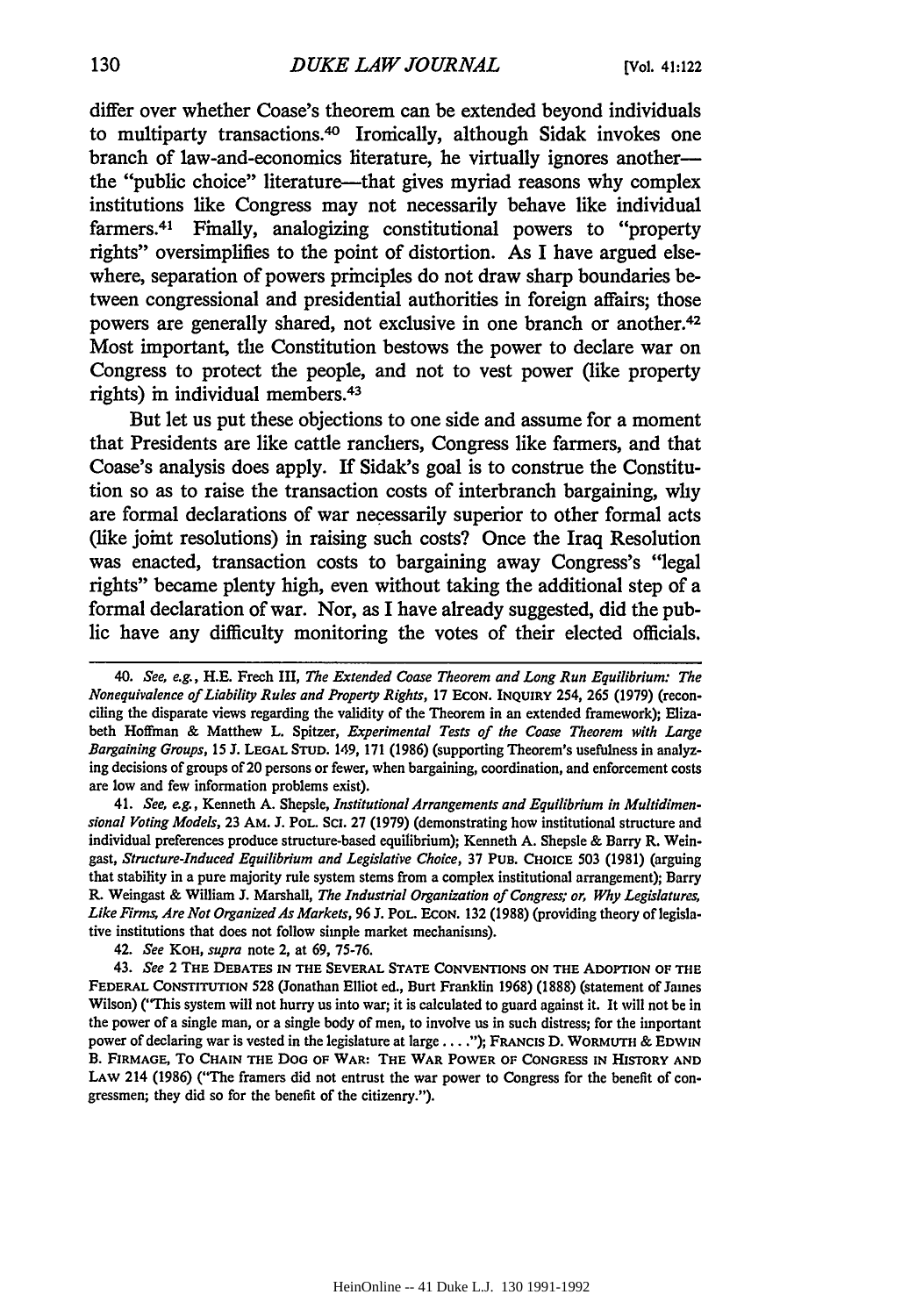Finally, the joint resolution, with its various conditions and caveats, was almost certainly more clear than a formal declaration would have been in producing Sidak's *desideratum,* "predictability and clarity in the specification of the responsibilities of political officials in Congress and the executive branch."44

Why argue, then, that a formal declaration of war is constitutionally necessary? Sidak invokes political accountability and separation of powers, but in fact his approach could easily undermine both principles. History teaches that congressional declarations of war are extraordinarily rare.<sup>45</sup> The crucial question thus becomes: Can the President use force abroad unilaterally, without any form of congressional approval, *in the absence of such a declaration* (i.e., in most circumstances)? At various points, Sidak suggests (without explicitly saying so) that the President could do so, citing the Commander in Chief power.46 But if that is so, then our situation resembles the following quasi-Coasean parable: Suppose farmers grow corn to feed the people (and thus are like Congress in that their public role is to protect third-party beneficiaries). To prevent their neighboring cattle rancher (i.e., the President) from letting his cattle roam over their property with impunity (i.e., taking us regularly to war without congressional consent), territorial boundaries *(viz.,* constitutional rules regarding congressional approval) should presumably be strictly enforced. Suppose local law specifies that when a majority of the farmers and the cattle rancher agree (i.e., a joint resolution), the cattle can roam in limited, specified areas. Suppose, however, that in the name of greater formality, a judge finds such agreements to be "legal nullities" and decides that the law in fact requires a more extraordinary expression of farmer approval for such actions (expressed only four times in local history). He further finds, as Sidak would, that farmers may not obtain injunctions to stop unauthorized cattle wanderings.<sup>47</sup> The result, of course, is that such cattle wanderings will increase, not decrease, and more, not fewer, crops will be destroyed. Some farmers may abhor that result, but now lack the political wherewithal or the judicial tools to stop it; other farmers may not mind, or, more likely, will acquiesce in this outcome because the rancher is their close friend and protector.

The point is that Sidak's rule in fact undercuts political accountability because it plays into the convergent incentives of both President and Congress to "let George do it." If rarely obtained declarations of war were the only occasions for approving wars, then the President would

<sup>44.</sup> Sidak, *supra* note **6,** at **68;** *see also supra* text accompanying notes **32-33.**

<sup>45.</sup> *See supra* note **31.**

<sup>46.</sup> *See* Sidak, *supra* note **6,** at 54-56, 113-14.

<sup>47.</sup> *See supra* note **17.**